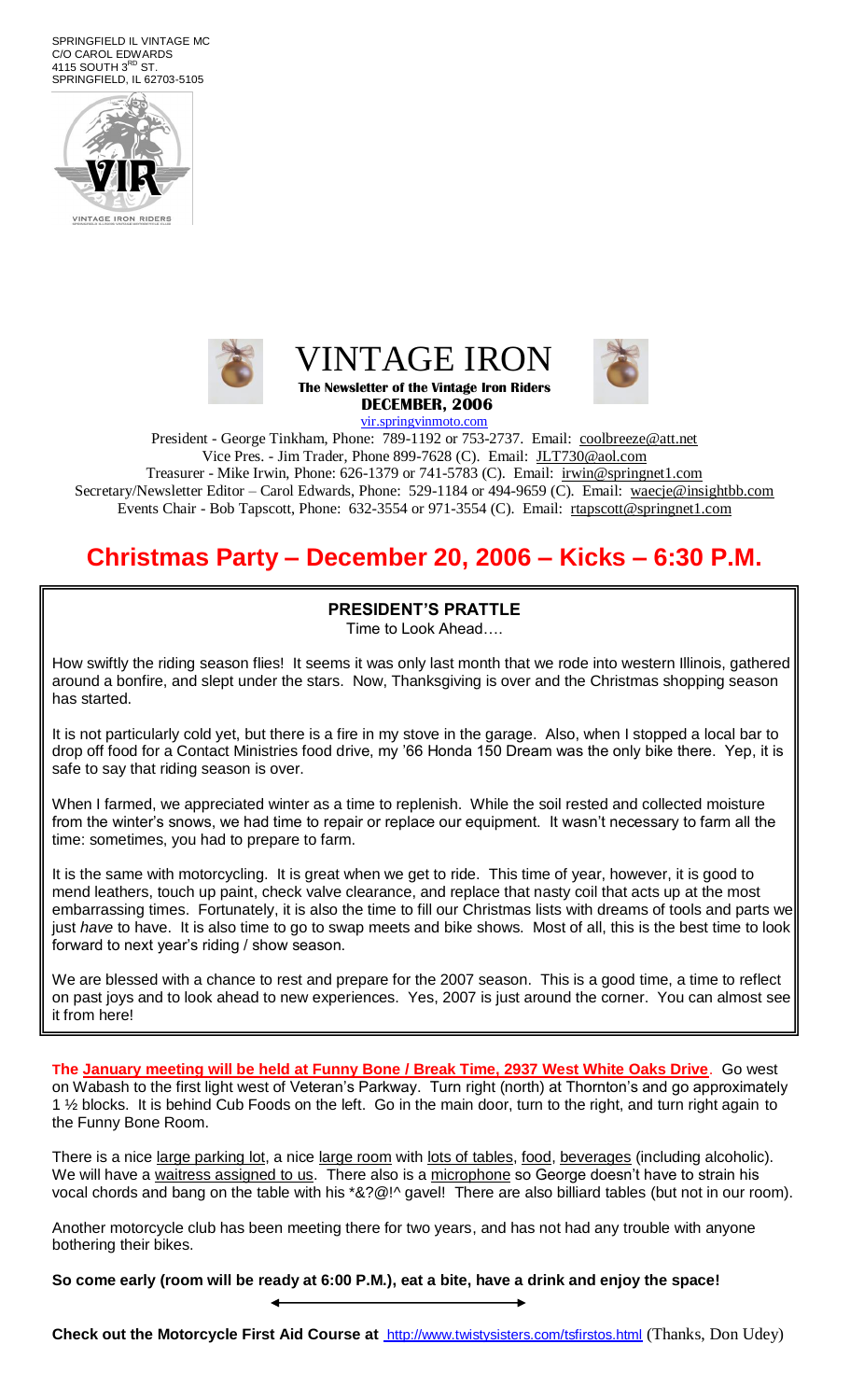#### **2007 CALENDAR**

The deadline has passed to get ads in the new calendar, but if you call Mike immediately, he may be able to accommodate you.

#### **"Vintage Visdom"**

Progress involves risks. You can't steal second and keep your foot on first.

#### **CAN PULL TABS**

**Don't forget to bring those can pull tabs to Dave Yost this month. Let's get that 5-gallon can filled up!**

#### **Winter Car Storage Gear from IAP (Submitted by Pres. Tinkham)**

For many of us, autumn is starting to feel a little more like winter and the number of leaves on the trees is about equal to the number in the front yard. Now, alas, is the time to start thinking about parking the sports car for the winter. Storing your car properly will make it a lot easier to get back on the road next spring. IAP has the Alfa, Fiat and Lancia parts you need, plus [car covers,](http://www.international-auto.com/index.cfm?fa=c&cid=97) [battery maintainers,](http://www.international-auto.com/index.cfm?fa=s&keywords=battery+maintainer) [convertible tops](http://www.international-auto.com/index.cfm?fa=c&cid=74) and [car care products.](http://www.international-auto.com/index.cfm?fa=c&cid=117) Our panel of experts has come up with a few simple steps you can take to preserve and protect your car over the winter.

Probably the easiest way to store a car is to not store it at all. If you think you can drive your car (and by "drive," we don't mean idling it in the garage for a couple of minutes) at least once every 4 weeks for a minimum of 30 minutes at a time, then you and your car are better off without the deep storage routine. But for those who live in harsh winter climes, those with two homes etc., storage is the only option. What follows is sort of a punch list of tasks to perform:

- 1. Warm the car up fully. On your drive, stop by the auto parts store and get a quart can of Marvel Mystery Oil. Pour almost the whole can in the gas tank (save about 4-6 tablespoons for later), and then fill the tank up completely with fuel. The Marvel Mystery Oil will act as an upper cylinder lubricant. By the way, if you're thinking about a new gas tank for spring, [click here](http://www.international-auto.com/index.cfm?fa=p&pid=2463) to see a complete list of applications.
- 2. Change the engine oil and th[e oil filter.](http://www.international-auto.com/index.cfm?fa=p&pid=2489) If you own a Spica-injected car, don't forget the *injection pump oil filter,* too.
- 3. Drain and flush the cooling system. Ensure that the heater valve is open. Refill the cooling system with a 50/50 mixture of fresh antifreeze and distilled water.
- 4. Top up the trans/differential/steering box. Transmission and differential oil should be changed every 30,000 miles; now is the time if that service is due. We recommend you use the correct [Spirax](http://www.international-auto.com/index.cfm?fa=p&pid=3150) o[r Redline](http://www.international-auto.com/index.cfm?fa=p&pid=2760) oil.
- 5. Top off the brake fluid. Braking system should be flushed and bled with new fluid every 2 years. If your car's due, now's a good time to do it. Our [Brake Bleeding Tool](http://www.international-auto.com/index.cfm?fa=p&pid=2719) can help.
- 6. Wash and wax the paint and brightwork. We recommend our line of **AutoSport Car Care products. And Wurth** [Body Protection](http://www.international-auto.com/index.cfm?fa=p&pid=2762) is great for treating interior body panels and joints, since the waxy substance seeps into cracks and crevices to seal out moisture. Don't forget to clean your wheels. Brake dust is very corrosive. [AutoSport](http://www.international-auto.com/index.cfm?fa=p&pid=240)  [Gloss Wheel Cleaner](http://www.international-auto.com/index.cfm?fa=p&pid=240) is a great way to remove stubborn grime and thei[r Tire & Trim Protection](http://www.international-auto.com/index.cfm?fa=p&pid=810) will prevent aging and cracking caused by any ultraviolet rays that might seep through your garage window.
- 7. Thoroughly (and we do mean thoroughly) clean the inside of the car with **AutoSport Interior Car Care** products. A couple of silica gel packets can help absorb moisture in your interior.
- 8. Remove the battery and clean the battery and battery case with a solution of baking soda and water to neutralize acid. Take the battery inside and place on an automatic trickle charger like our **Battery Tender or Ctek**. Be safebe sure not to place it too close to the furnace or a heater or anything that might spark.
- 9. Push (or, temporarily reinstall battery and drive) the car into a storage area hopefully indoors. If you are storing the car in an area with an earth or gravel floor, lay a big piece of plastic down first, then drive the car onto that. The plastic will provide a vapor barrier and help keep the car from rusting. For a more attractive, long-lasting solution, try our **Garage Floor Covering**.
- 10. Raise the car on jackstands. Place the jackstands under the various suspension components so that the suspension is compressed and at normal ride height. We've found that fully extended shocks tend to get stuck in that position, hence the last instruction. If space is tight in your garage, you can rest the car on a set of Auto [Dollies,](http://www.international-auto.com/index.cfm?fa=p&pid=1176) so you can move it easily into a corner.
- 11. Remember that 4-6 tablespoon of Marvel Mystery Oil we held in reserve? Now comes the time to use it. Pull the spark plugs out of the engine, pour a tablespoon of Marvel Mystery Oil in each cylinder, and turn the engine over by hand several revolutions in order to spread the Marvel Mystery Oil around the cylinder walls. Reinstall the spark plugs.
- 12. Place a couple of mothballs in the trunk, the interior, and the engine compartment. Hopefully this will dissuade little furry creatures from building nests. Then fit a [quality car cover,](http://www.international-auto.com/index.cfm?fa=s&keywords=car+cover) preferably from IAP! An even better solution is to cocoon the car and cover in a [Car Pocket.](http://www.international-auto.com/index.cfm?fa=p&pid=2400) If the car is being stored indoors, crack the windows about 3/8".
- 13. Fall is a great time to replace your convertible top. If your top is rotten or developing holes, a quality replacement top from IAP will help keep air and elements away from your interior.

Finally, if possible, rotate the drive axles a few turns once a month. This will help to keep the differential gears and transmission mainshaft and countershaft coated with oil.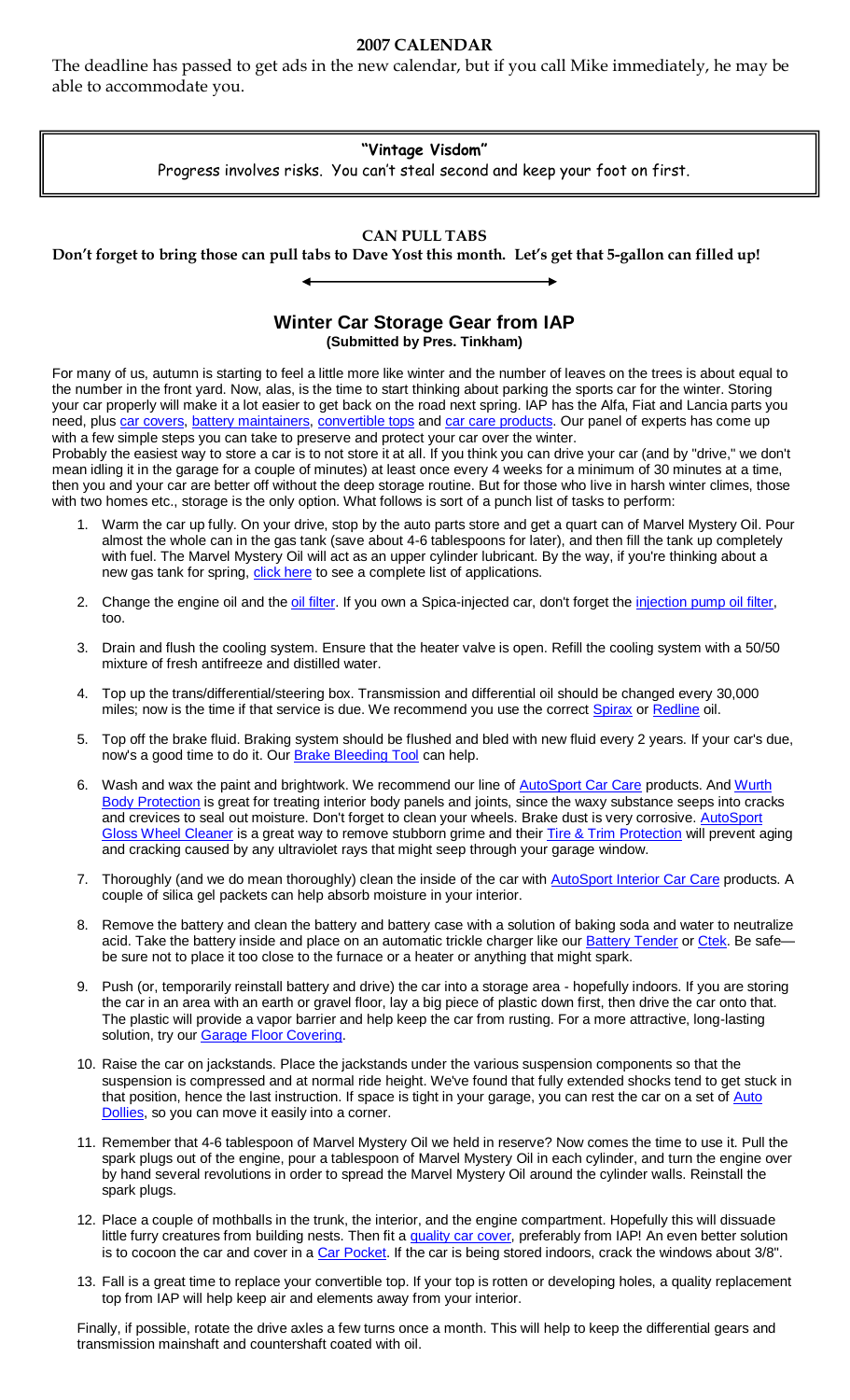#### **Note: The following article was submitted anonymously. I was requested to type it up exactly as written, which I have done. (Whew!)**

#### **Chapter One**

Ut was not once but several times asked, requested, solicited and verbally petitioned by our most gracious green-eyed secretary Carol, to offer up to the V.I.R. newsletter – Motorcycle eruditions, philosophy for if nothing other than loquacious information or just plain filler, but lububriously the members profile section has languished, suscombed or just petered out due to maybe lack of members' cahones to give their recondite knowledge or profilic info about their antique histories and junk—opps, I ment treasures.

Sooo-not possessing the exquisite grammatical eloquence as our El Presidente (shur doon no tha Latin fur El Supremo) I am stepin up an in jus plane Engliesh putting dawn summa ma thinking or questions fer ya to ponder on.

Wouldn't it be interesting if a paper was passed from member to member with the only effort necessary frum each individual was jus to list the beginning calendar year they started ridin two wheel thunder and then their current age in chronological years. Now, not all our members actively put miles on a cycle monthly or even yearly, but in their visions an dreams still do more than tha poor souls, who have no idea about win in yur face – freedom of space an exhilaration of smells, sights, an vibration of a motor beast between their legs – who just drive their 4 wheel bisons into what they believe is Nervana.

Back to, and when those figures are gathered up maybe a Club Historian could achieve the culmuminitive total years members have ridden and the average age of Club members (maybe a Chapter 2 sequel) come to a grand captioning of the momentous history that our club base has reasted on for the brief period of three years when the V.I.R. was founded.

Maybe in some future meeting you may be asked to participate – commit a scant effort of jus be more than happy to give, contribute or join together in the gathering of this information to create this piece of our history.

#### Here's question number one – Will YOU!!!!?

End of Chapter One, more may follow given the newsletter space. You just never know if more members take the time to participate or show a small interest and jus give a small effort to write their profile or jus cycle news – even gossip, I won't have any room to write Chapter 2.

Cum on an prove me wrong that you kan't jus write a small – what!!! Editorial – short or lge – or jus thoughts. It's Texas Holdin time an I have the hand – JUST BEAT ME –

"The Literati Phantasm"

**MINUTES OF MEETING Vintage Iron Riders King Pin Lanes November 15, 2006**

Meeting called to order at 7:20 P.M. by Vice President Jim Trader.

Motion made, seconded and passed to approve the Minutes as sent with the newsletter.

Treasurer Mike Irwin was not present, but sent a report that we have \$1,220.80 (less George's check fur \$577) in the bank at this time.

Events Report: Bob Tapscott reminded the members that he is still handling clothing orders, but no one had requested anything lately. He also distributed a questionnaire concerning events for 2007. He asked members to complete and return the form to him tonight. Events were discussed. Jim Trader asked for a show of hands for participation in the Springfield Mile and Havana Bike Show events.

Old Business: A sign-up sheet was passed around for the Christmas Party, which will be held at Kicks (old Furrow's building on South Sixth St.) on December 20.

George Tinkham reported about A.B.A.T.E.'s lawsuit against the Governor's office for taking money out of the motorcycle safety training fund for which the State is a trustee. Today, the judge denied the Attorney General's motion to dismiss the lawsuit is with respect to that fund. Two other special funds did not fare as well because the judge granted the AG's motion to dismiss the counts related to those funds.

Motion made and seconded to elect by acclamation the present officers to another term. Motion carried.

Motion made and seconded to approve the By-Laws amendment to officially change the name of our club from Springfield (IL) Vintage Motorcycle Club to Vintage Iron Riders. Motion carried.

New Business:. There were no visitors or applicants for membership.

Jim Trader won the Barber's Vintage Museum Award for the Best Bridgestone at the Vintage Show for his 90 Mountain. He also won Best of Show for his 350 Bridgestone. His 350 won its class and the 90 Mountain got second in its class.

There being no further business, a motion was made and seconded to adjourn. Meeting adjourned at 7:45 P.M.